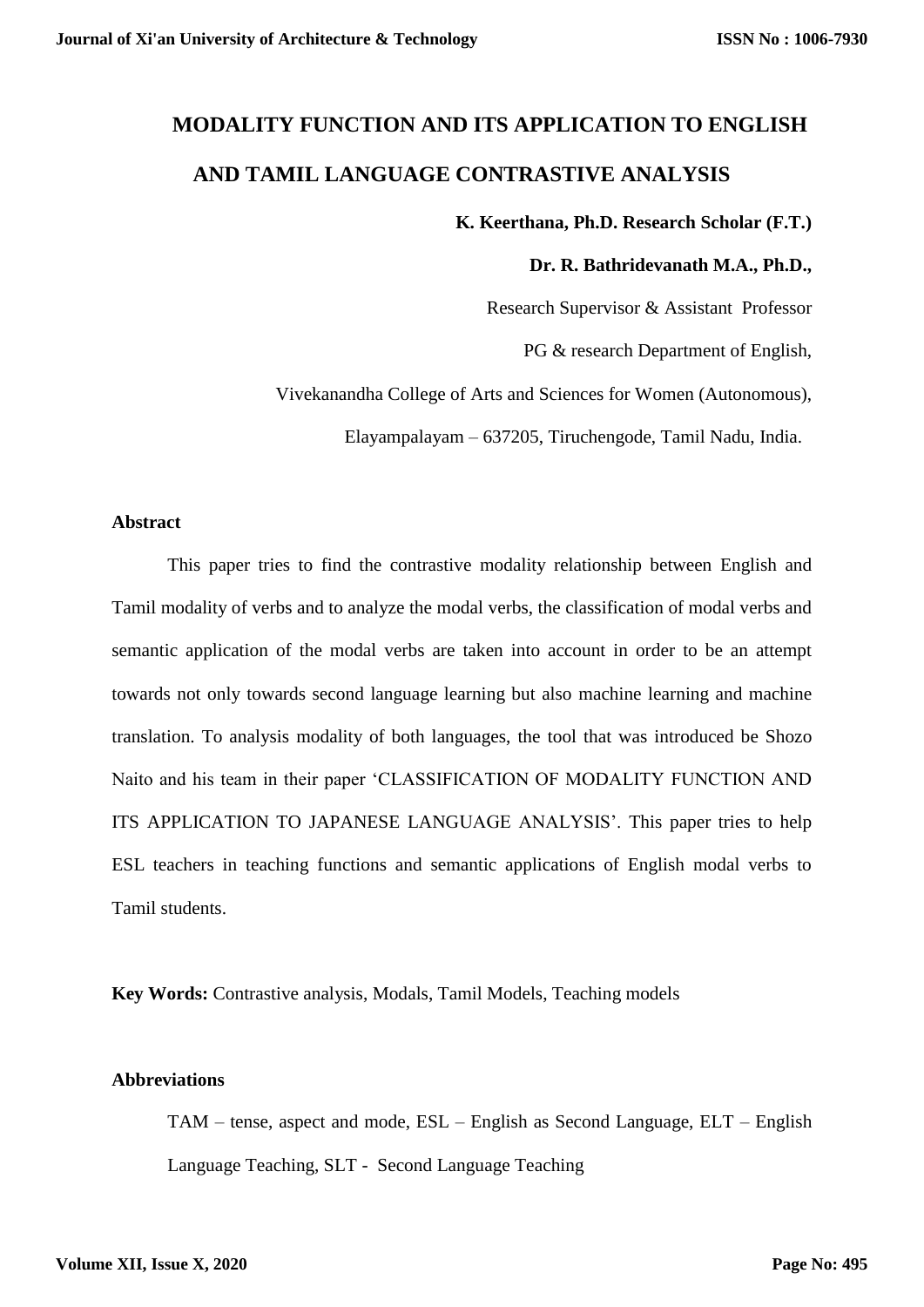#### **Introduction**

Both English and Tamil employ the complex process of combining inflection and compounding in denoting Tense, Aspect, and Mood (TAM) and there are proper, improper and defective equivalents in Tamil language modal verbs to English and vise-versa. In fact, Tense, Aspect, and Mood systems of English and Tamil operate differently and finding equivalents is a tough task. But for the purpose of Machine Translation and other linguistic application like ELT and SLT, it is very important to compromise certain peripheral differences between them and try to capture the core of their systems with the view in mind that what is conveyed in English can be transferred to Tamil without many distortions as our idea is to translate linguistic text in English into Tamil.

## **Need of the study**

The second language learning takes place in different manner. generally, second language learner always has the tendency to view the second language through the grammatical rules of his/her first language. (Lado, 1971). He said that those elements that are similar to his native language will be simple for him and those elements that are different will be difficult. At this context, it is evident that the language teacher and language learners should know the structures of both the mother tongue and the second languages. Because such knowledge can help the language teacher to identify the areas of influence of mother tongue on the second language and also to develop some methods to rectify the interferences. Lado (1971).

Though there is a need of understanding the contractiveness between Tamil and English modal verbs, understanding of the functions of a modal verb is very important not only for teaching but also various linguistic applications like machine learning and machine translation. Classification and applying the functional qualities of modal verbs in the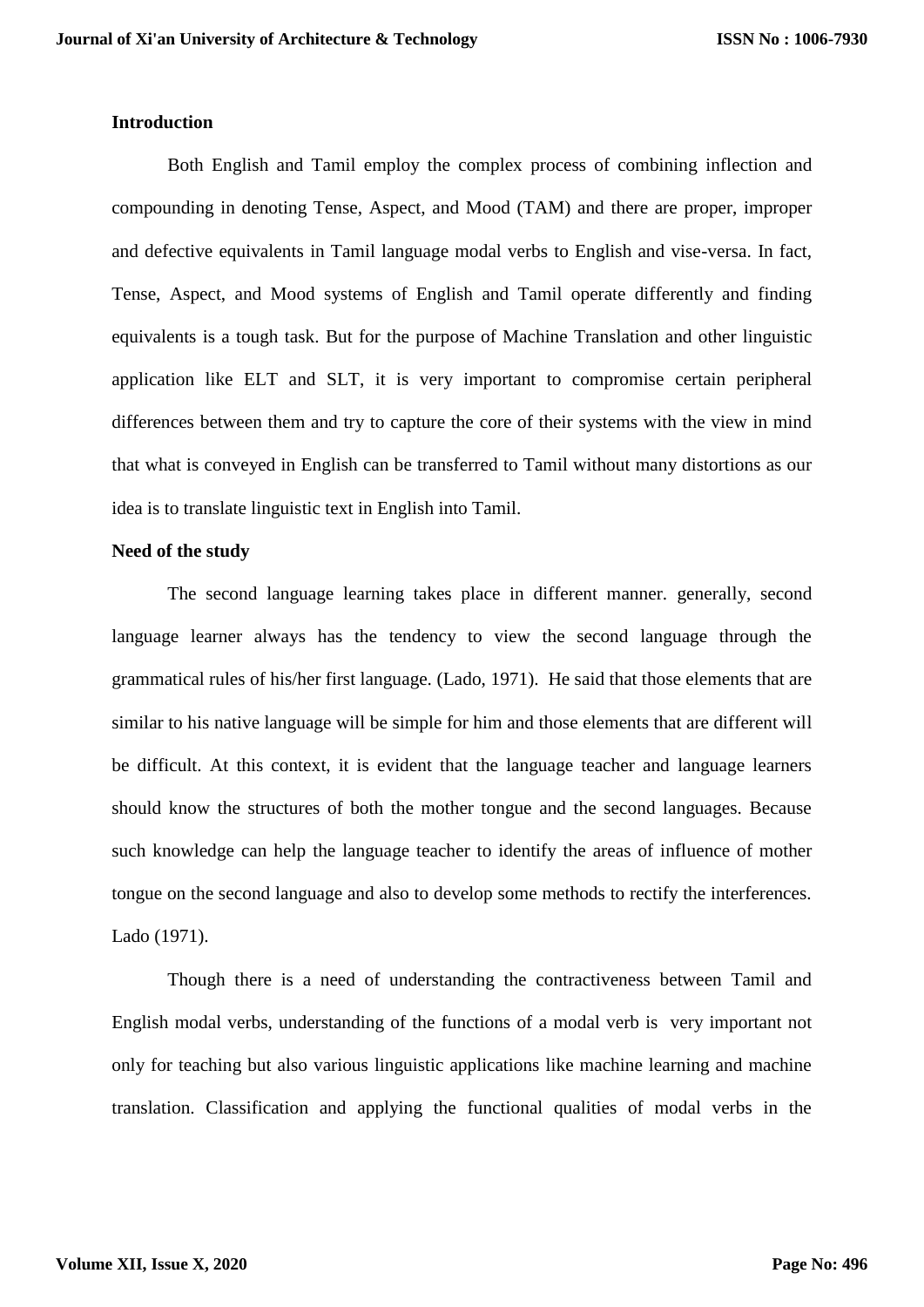contrastive analysis will help us to understand both language modality function which will be more use full in machine translation.

Since the meaning of sentence consists of both proposition and modality, analysis of modality is as indispensable as that of proposition for natural language understanding (Fillmore C. J, 1975). Modality is additive information represented by auxiliary words such a s modal particles, ending particles and auxiliary verbs. The auxiliary verb immediately follows or within a verb phrase and modality represented in such grammatically different context is incorporated into the case structure, and the result construction is named as extended case structure. (Palmer F. R, 1980).

#### **Classification and functions of Modality**

Traditionally, modality has been classified into three categories i.e. tense, aspect and modal but Akira Shimazu has added one more category: implicature into modality. By employing logical expression as the representation of the meaning structure the modality functions as operations on logical expressions in strict terms.(on his 23rd Annual Meeting of the Association for Computational Linguistics). This paper follows classification of Akira Shimazu on modality to find higher order modal logic formalism in finding the modality functions.

- 1. Addition of the modality operator
- 2. Surface modification of the case structure
- 3. Semantic modification of the case structure
- 4. Determination of the scope of negation
- 5. Addition of the implicative meaning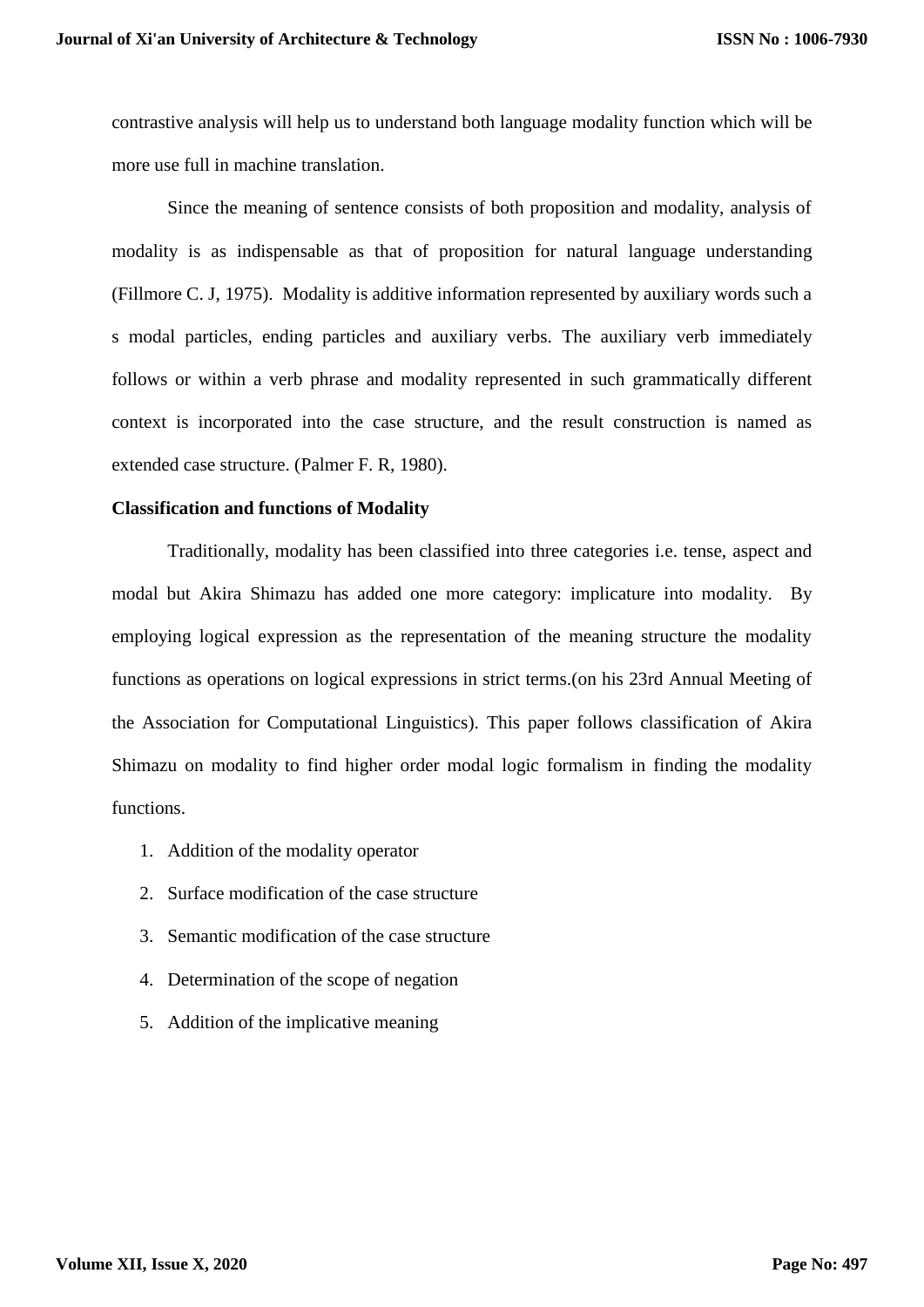#### **Analysis**

This analysis is made over the functions of modality on the classified modality auxiliary verbs in both English and Tamil language. Examples given in this paper is limited due to the length of the paper. The findings of the analysis are listed in the continuation of the analysis.

## **Addition of the modality operator**

In both English and Tamil there are modal auxiliaries to indicate the modality. The auxiliary verbs like can, could, may, might, will, would, shall, should, must, have to, used to, dare to and need to are the modal verbs and whereas 'iru', 'vendu', 'aam', laam', and 'mudiyum' are some of Tamil modals to indicate the modality.

Example :

He may come today - may + come = modal + modal aux

Avar inRu vara-laam - vara + laam = verb + modal aux

#### **Surface modification of the case structure**

Normally verbs have the case relationship with the noun phrases and modal verbs do not have. This logical expression satisfies in both languages.

## Example :

He should/must buy this book

Avar intha puththakathai vaanga vendum

In both sentences should/must and 'vendum' do not have case relationship with this book  $=$ 'intha puththakathai'. They should with verb and indicate the modality of compulsion.

## **Semantic modification of the case structure/ causatives function of modality verbs**

'Causative' is the unique quality of auxiliaries. In English, help, make, get, let and hope are causative verbs. In Tamil all verbs can be derived in to causative by adding '–vithu'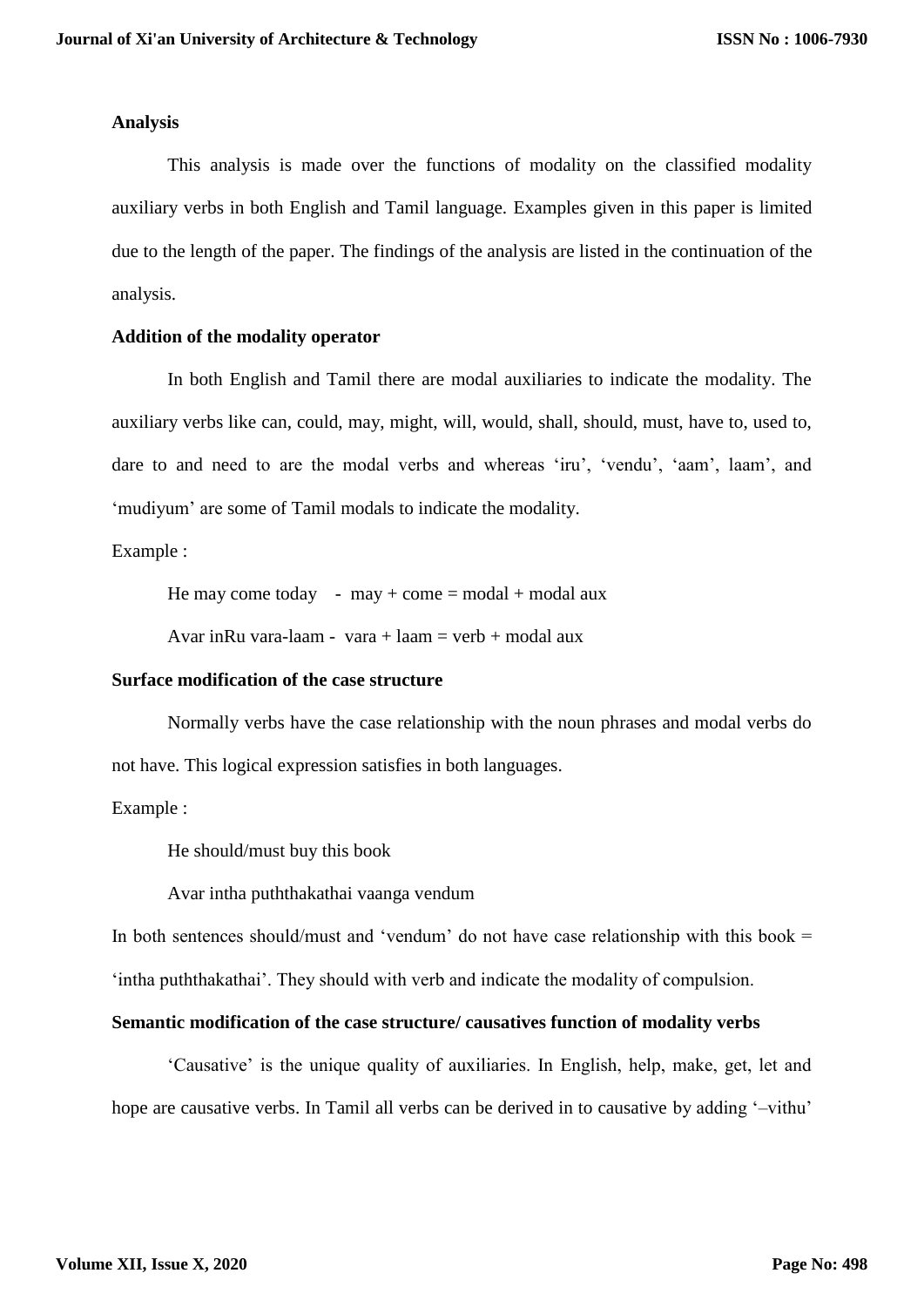the grammatical particle. More over in modern Tamil 'vey' and 'ceyvithu' are use to indicate causatives.

Example :

He made her passed in the examination

Avan avalai antha thervil theRichiyada veyththan - '(chei)-vey' – modal causative

#### **Determination of the scope of negation**

Modal auxiliaries accommodate with negation in English. As in English, the negation will be added with Tamil modals, in Tamil 'mudiyathu', 'illai' and 'maata' are negative indicators used with modal auxiliaries.

Example :

He can not do this work

Avanal intha velaiyai ceyya mudiyathu – mudiyum – affirmative auxiliary – yaathu partical negation added with auxiliary

#### **Addition of the implicative meaning**

The implicative meanings in a language are Limitation (only), Degree (as), Extreme (about), Stress (even), Example (for example), Parallel (and), Addition (also), Selection (or), Uncertainty (some), Distinction (us for) and these meanings in both languages implied by modal auxiliaries. Modality has semantic relationship with these implicature.

Example:

It will be good only if it is so.

Ippadi irunthal thal ithu naRaga nadkkum

## **Findings**

• The category of the modality expression is unique, this category is assigned to the meaning structure in both languages.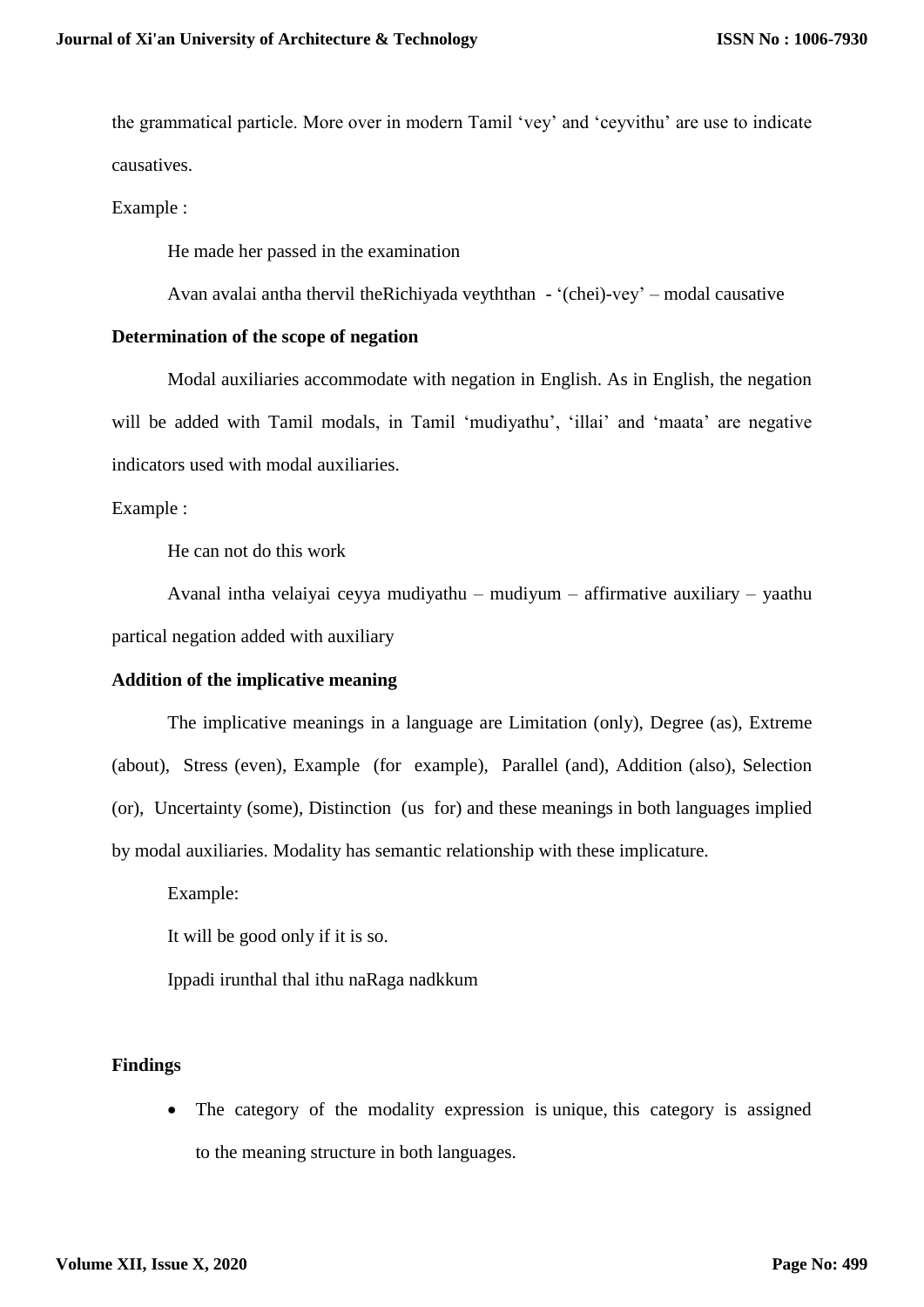- Both English and Tamil make use of inflection as well as compounding (i.e. combining main verbs with the auxiliary verbs) to express TAM.
- The important point to be noted from the point of view of word order is that auxiliary verbs in English precede the main verb in English, whereas in Tamil they follow the main verb.
- In English auxiliary verbs are inflected for Tense, Person and Number; whereas in Tamil they are inflected for Tense, Person, Number and Gender.
- Identical auxiliary verbs in complex constructions get deleted both in English and Tamil.
- Auxiliary verbs occur in a sequence to denote tense, mood, aspect, voice etc. in both English and Tamil. The modal auxiliary verb in English never occurs after a primary auxiliary verb in English, whereas, in Tamil primary auxiliary verb never occurs after a modal auxiliary verb (with the exception of few modal auxiliary verbs).
- Both Tamil and English express perfective and progressive sense by auxiliary verbs. But Tamil makes use of this device to express the completive and reflexive sense too.
- In English, `Yes or No' interrogative sentences are derived from their respective affirmative sentences by shifting the relevant auxiliary verbs to the initial position and a question mark at the end of it. In Tamil, `Yes or No' interrogative sentences are derived from their respective affirmative sentences by adding interrogative clitic `aa' with question mark. This may be true with other Dravidian languages
- Daemon (a procedure to resolve ambiguities by using heuristics) is attached to the rnodality expression in both languages and it performs the three tasks :
	- (l) Disambiguating the function of the modality expression,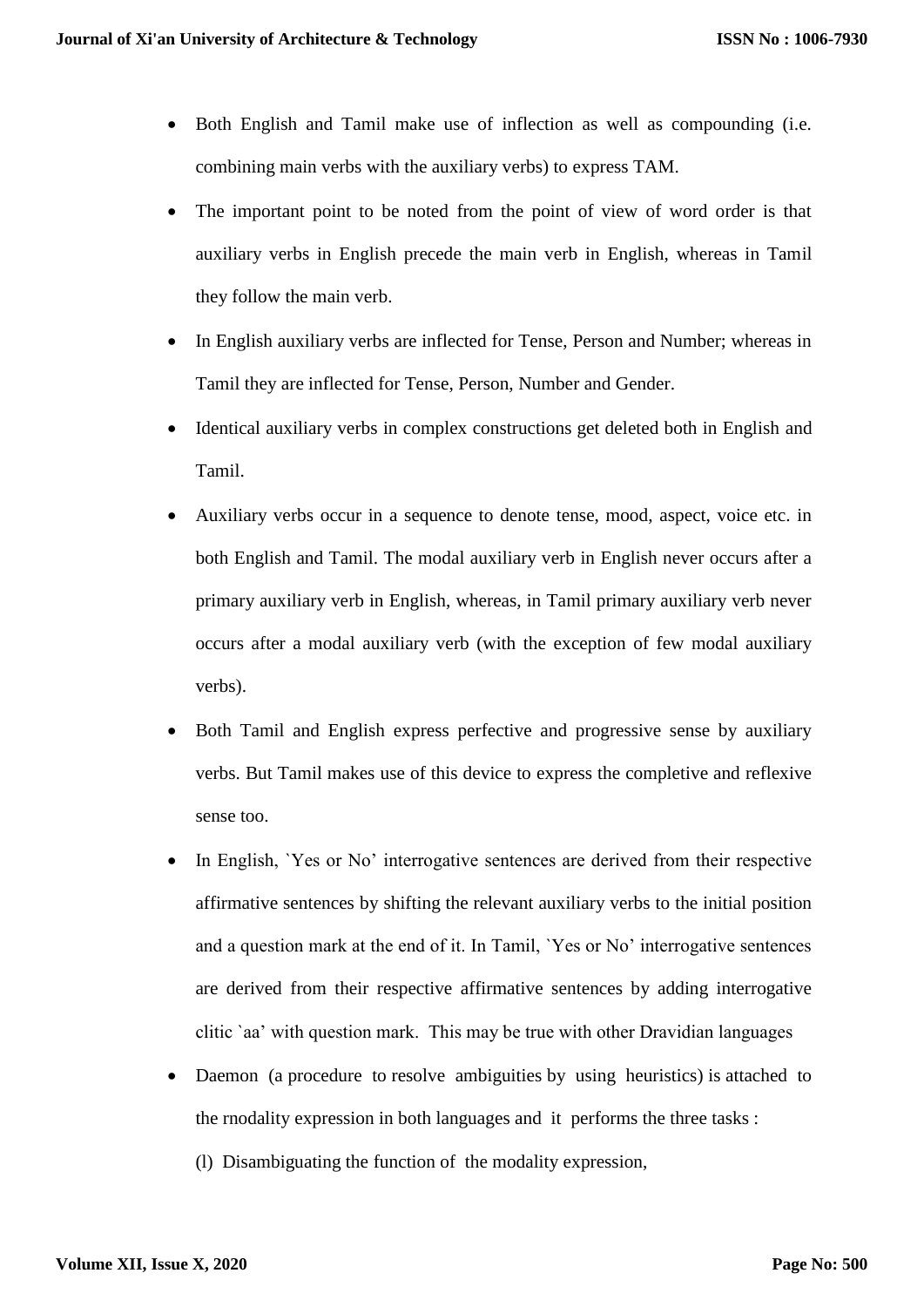- (2) Determining the scope,
- (3) Adding the implicative meaning.

#### **Conclusion**

It was stated at the outset that the purpose of this contrastive study of English and Tamil Tense, Aspect and Mood of verb was to determine the structural differences that would cause problems to a Tamil student learning English. In the course of the study we found that the Tamil auxiliary did not play the same crucial syntactic functions as the English counterpart in the structures examined, namely statements, negation, questions, passive, conditional clauses and reported speech.

#### **Works Cited**

- 1. Anthony W., 1993. English Auxiliaries. CUP; Cambridge.
- 2. Burton, S.H. 1984. Mastering English Grammar. Macmillan: London.
- 3. Crystal, David. 1988. A Dictionary of Linguistics and Phonetics. Cambridge University Press : London
- 4. Ellis, R. 1994. The Study of Second Language Acquisition. Oxford: Oxford University Press. ISBN 0-19-437189-1
- 5. Fillmore, C.J., 1975. Towards a Modern Theory Case and other Articles. OUP.
- 6. Lado, R. 1957. *Linguistics across cultures: Applied linguistics for language teachers*. University of Michigan Press: Ann Arbor.
- 7. Lado, R. 1964. *Language Teaching*. McGraw-Hill, New York.
- 8. Palmer F.R 1980 Modality and the English Modals. Longman group Ltd: New York.
- 9. Robert Lado., 1979 Language Teaching Methods. Oxford Press: London.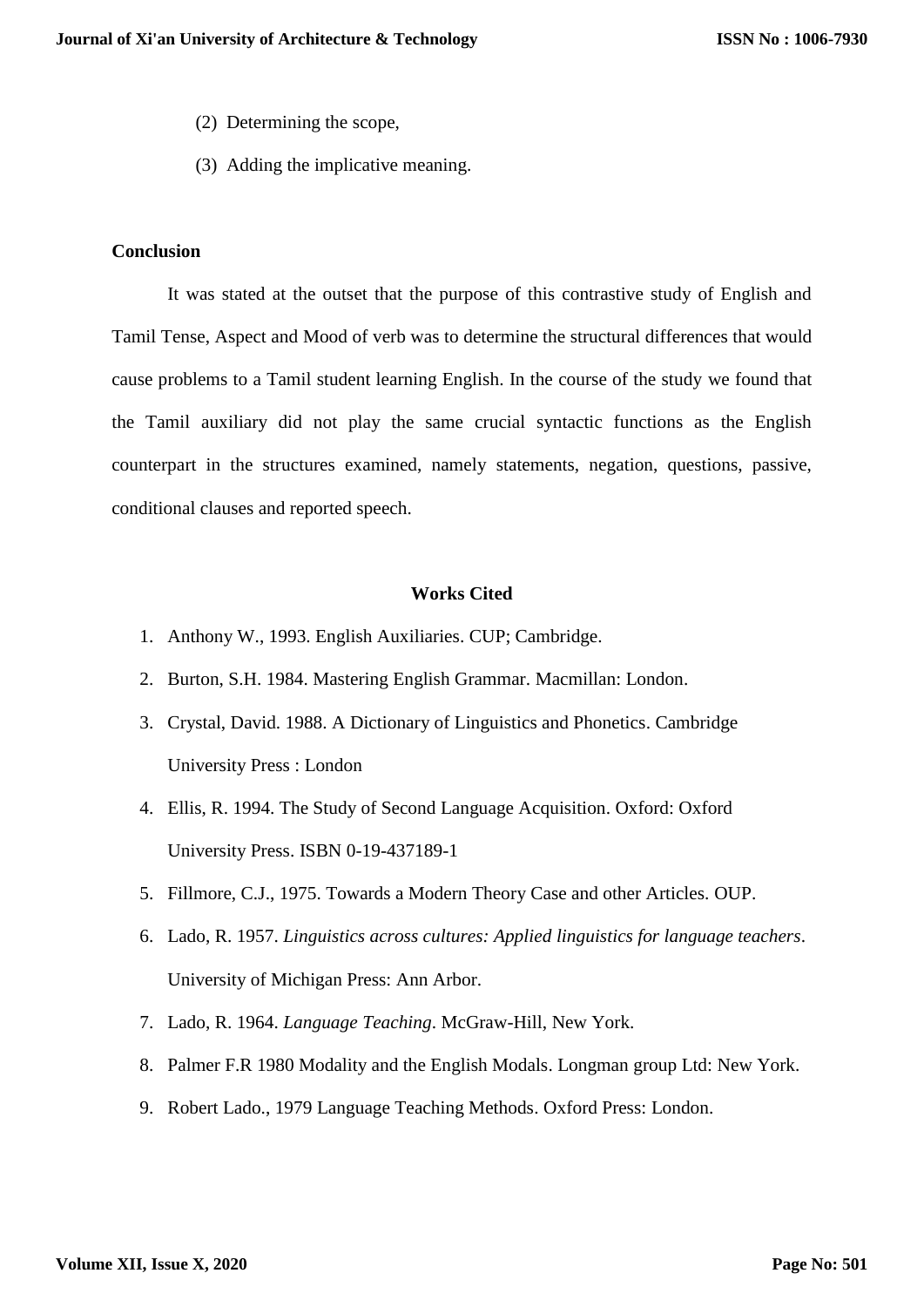10. Shizimo, A., Nitto and 23rd Annual Meeting of the Association for Computational

Linguistics, ACL Anthology, A Digital Archive of Research Papers in Computational

Linguistics. http://aclweb.org/anthology-new/P/P85/

11. Stern, H.H. 1983. Fundamental Concepts of Language Teaching Oxford: Oxford

University Press. ISBN 0-19-437065-8

## **Appendix**

## **TENSE**

| Past tense    | $Sub+V + past$ tense  | $Sub+V + past$ tense + PNG    |
|---------------|-----------------------|-------------------------------|
|               | He wrote              | avan ezhutinaan               |
|               |                       |                               |
| Present Tense | $Sub+V+present$ tense | $Sub+V$ + present tense + PNG |
|               | He writes             | avan ezhutukiraan.            |
|               |                       |                               |

## ASPECT

| Present perfect aspect     | Sub+has / have $+$ V3        | $Sub+V + past$ participle + iru + present |
|----------------------------|------------------------------|-------------------------------------------|
|                            | He has written.              | $+$ PNG                                   |
|                            | I have written.              | avan ezhutiyirukkiRaan.                   |
|                            |                              | ndaan ezhutiyirukkiReen                   |
| Past perfect aspect        | $Sub+had + V3$               | $Sub+V + past$ participle + iru + past +  |
|                            | He had written.              | <b>PNG</b>                                |
|                            |                              | avan ezhutiyirundtaan.                    |
| Present progressive aspect | $Sub+$ Be'verb+ present      | $Sub+V + past$ participle + koNTiru       |
|                            | $tense + V-ing$              | $+$ present + PNG                         |
|                            | He is writing.               | avan ezhutik koNTiukkiRaan                |
|                            |                              |                                           |
| Past progressive aspect    | $Sub+Be'$ verb + past        | $Sub+V + past$ participle + koNTiru +     |
|                            | $tense + V-ing He was$       | past+ PNG                                 |
|                            | writing.                     | avan ezhutik koNTirundtaan                |
| Future progressive aspect  | Sub+will be/shall be verb    | $Sub+V + past$ participle + koNTiru +     |
|                            | +future tense + $V$ -ing     | $future + PNG$                            |
|                            | He will be writing a letter. | avan kaTitam ezhutik koNTiruppaan         |
| Future progressive aspect  | $Sub+will be/shall be verb$  | $Sub+V + past$ participle + koNTiru +     |
|                            | $+$ future tense + V-ing     | future $+$ PNG                            |
|                            | He will be writing a letter. | avan kaTitam ezhutik koNTiruppaan         |
|                            |                              |                                           |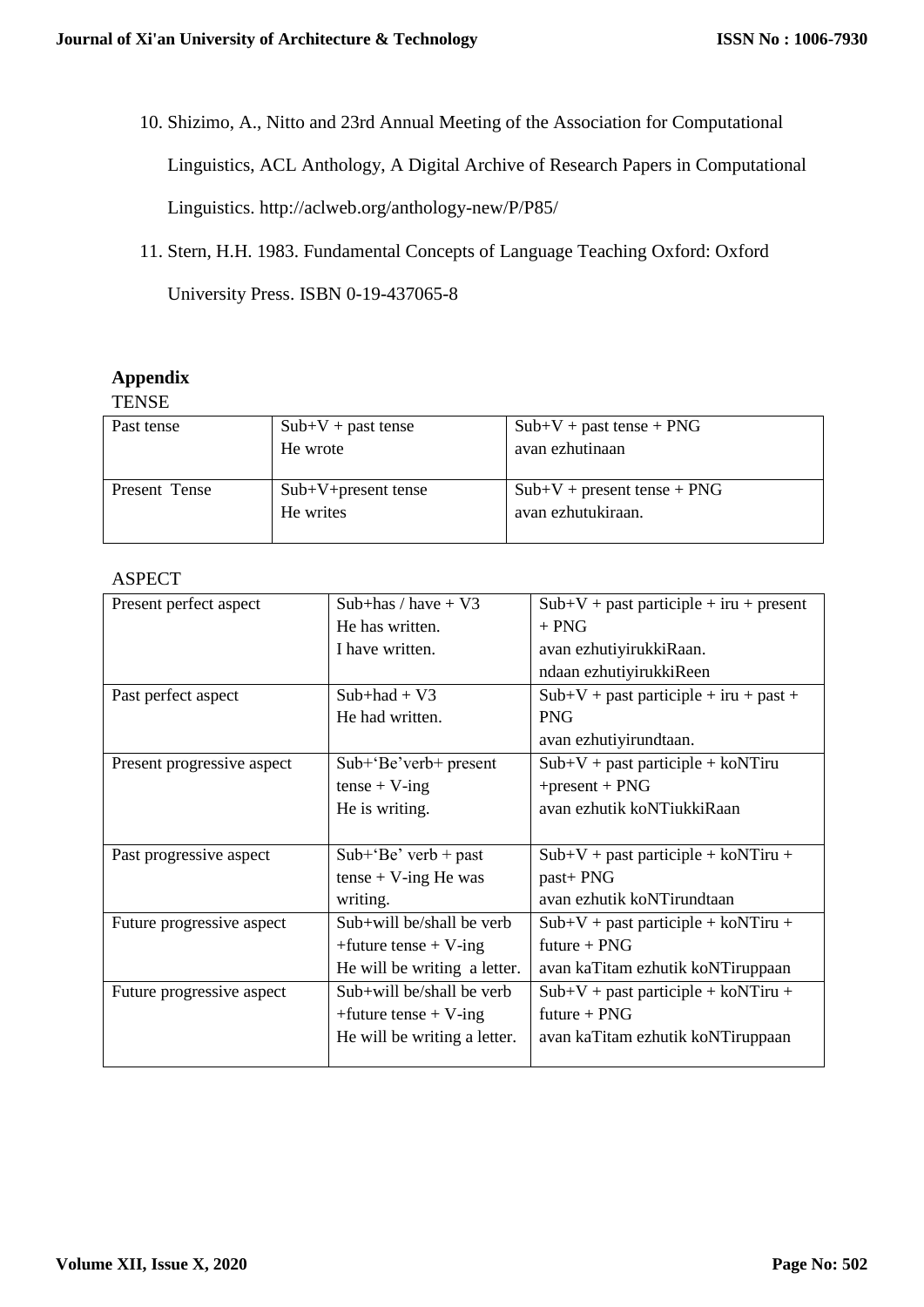## MODAL EXPRESSIONS

| Ability = be able to = be capable     | $Sub+ can + V1$               | Sub+V+infinitive                    |
|---------------------------------------|-------------------------------|-------------------------------------|
| $of =$ know how to                    | He can speak English but      | +muTiyum/iyalum,                    |
|                                       | he can't write it very well.  | avnaal ezheutamuTiyaatu.            |
| I Permission = be allowed to = be     | $Sub+Can+V1$                  | $1. Sub+V+al+aam+aa$                |
| permitted to (Can is less formal      | Can I smoke here? (Am I       | ndaanpukaipiTikkalaamaa?            |
| than <i>may</i> in this sense.)       | allowed to smoke here?)       |                                     |
| I. Possibility = it is possible but / | $1.Sub + can + V1$            | $1.Sub+V-al + aan$                  |
| to= theoretical possibility may $=$   | He can make mistakes.         | avan tavaRu ceyyalaam               |
| factual possibility                   | 2. Sub+can + be + $V3$        | 2. $Sub+V +$ infinitive + paTal +   |
|                                       | The road can be blocked.      | aam                                 |
|                                       |                               | caalai aTaikkappaTalaam.            |
| Ability                               | $Sub+Could + V1$              | $Sub+V +$ infinitive + muTiyum /    |
|                                       | I could play the chess.       | iyalum                              |
|                                       |                               | enaal caturangkam                   |
|                                       |                               | aaTa muTiyum.                       |
| II. Permission                        | $Sub+Could + V1$              | $Sub+V-al + aan + aa$               |
| II. Possibility (theoretical or       | Could I smoke here?           | ndaan pukai piTikkalaamaa?          |
| factual, cf : might)                  |                               |                                     |
| II. Possibility (theoretical or       | 1. Sub+ could be + $C$        | $1.Sub+irukkkal + aam$              |
| factual, cf : might)                  | That could be my train.       | atu ennuTaiya toTarvaNTiyaay        |
|                                       | $2.Sub + could be + V3$       | $2a.Sub+V+infinitive + paTTu +$     |
|                                       | The road could be blocked.    | irukkal + aam                       |
|                                       |                               | caalai aTaikkap paTTu irukkalaam    |
|                                       |                               | $2b$ . Sub+ V + infinitive + paTTu  |
|                                       |                               | $2b$ .Sub+ V + infinitive + paTTu + |
|                                       |                               | irukka + kuuTum caalai aTaikkap     |
|                                       |                               | paTTirukkakkuuTum irukkalaam.       |
| Future time with modal                | $Sub+may + V1$                | $Sub+V-al+aam$                      |
| auxiliaries. In many contexts,        | He might leave tomorrow.      | avan ndaalai pookalaam.             |
| modal auxiliaries have inherent       |                               |                                     |
| future reference, both in their       |                               |                                     |
| present and past tense form.          |                               |                                     |
| III. Permission = be allowed to =     | 1. $Sub+may + V1$             | $1.Sub+V-al + aan$                  |
| be permitted to In this sense may     | You may borrow my car if      | e.g. ndii ennuTaiya kaarai          |
| is more formal than can. Instead      | you like.                     | kaTanaakap peRalaam.                |
| of may not or mayn't, mustn't is      | 2. Sub+may not + $V1$         | 2. Sub+.V + infinitive + maaTTu+    |
| often used in the negative to         | You may not borrow            | <b>PNG</b>                          |
| express prohibition                   | my car. $(=$ You are not      | e.g ndii ennuTaiya kaarai           |
|                                       | allowed to borrow my car.)    | kaTanaakap peRamaaTTaay.            |
| III. Possibility $=$ it is possible   | 1. Sub+ may + $V1$            | $1a.Sub+V-al + aan (for positive)$  |
| that /to may $=$ factual possibility  | e.g. He may never succeed.    | meaning)                            |
| $(cf: can = theoretical possibility)$ | ('It is possible that he will | 1b. Sub+ $V$ + infinitive + maaTTu  |
|                                       | never succeed')               | $+$ PNG                             |
|                                       | 2. Sub+may + be + $V3$        | e.g. avan veRRi peRamaaTTaan        |
|                                       | e.g. The road may be          | 2. $Sub+V +$ infinitive + paTal +   |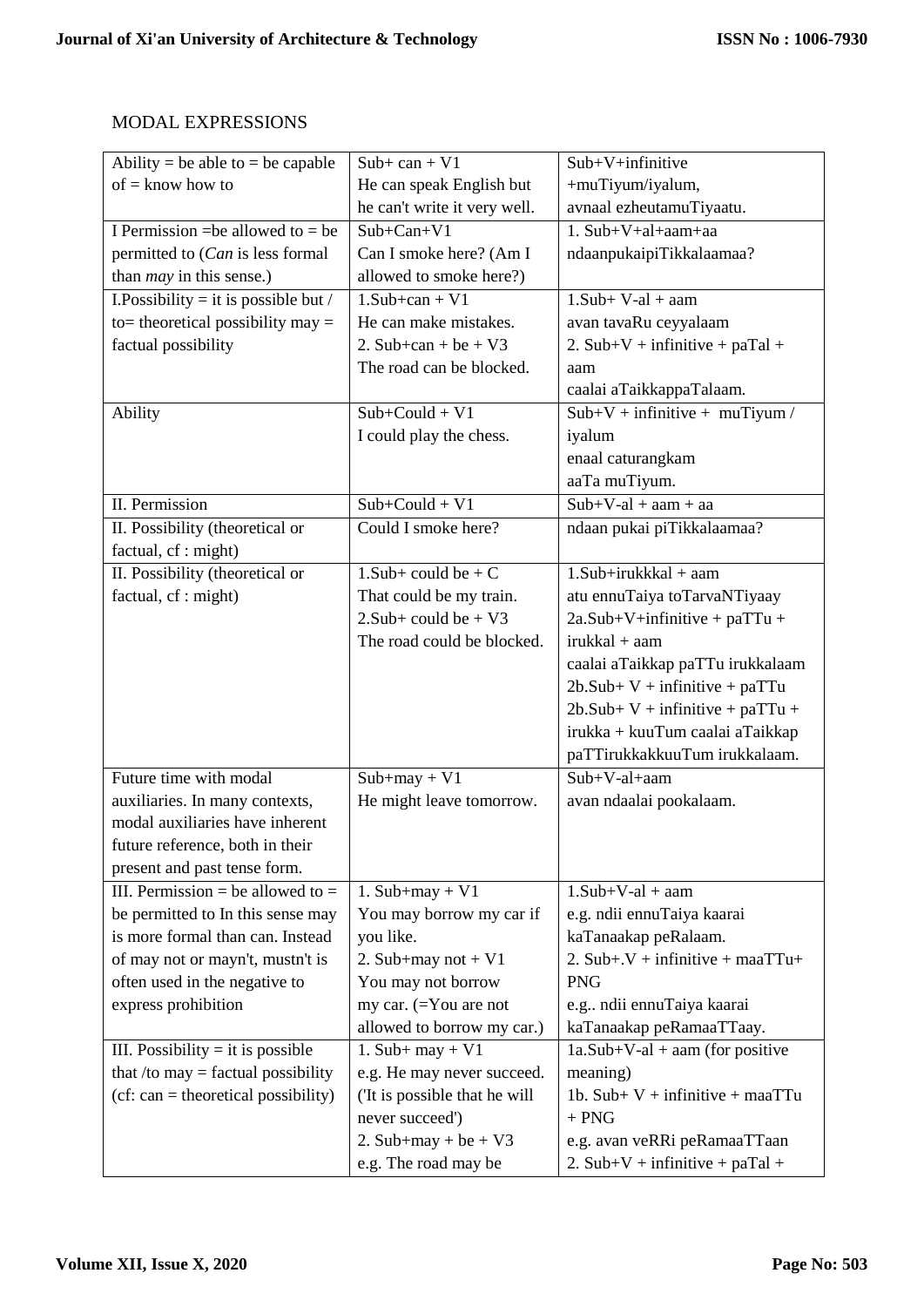|                                           | blocked 'It is possible that   | aam                                       |
|-------------------------------------------|--------------------------------|-------------------------------------------|
|                                           | the road may be blocked'.      | e.g. caalai aTaikkappaTalaam.             |
| Future time with modal                    | $Sub+might + V1$               | $Sub+V-al + aan$                          |
| auxiliaries. In many contexts,            | e.g.He might leave             | e.g. avan ndaaLai pookalaam.              |
| modal auxiliaries have inherent.          | tomorrow                       |                                           |
| future reference, both in their           |                                |                                           |
| present and past tense form.              |                                |                                           |
| IV. Permission                            | $Might + sub+V1$               | $Sub+V-al + aan + aa$                     |
|                                           | e.g. might I smoke here?       | e.g ndaan pukai piTikkalaamaa?            |
| IV. Possibility                           | $Sub+might + V1$               | $Sub+V-al + aan$                          |
|                                           | e.g. He might succeed.         | e.g. avan veRRi peRalaam.                 |
| II. Willingness on the part of the        | $Sub+Shall + V1$               | $Sub+V-al + aan$                          |
| speaker in 2 <sup>nd</sup> person and 3rd | e.g. 1. He shall get the       | 1. avan paNam peRalaam.                   |
| person('weak volition') restricted        | money.                         | 2. ndii virumpuvatu pool                  |
| use.                                      | 2. You shall do exactly as     | ceyyalaam.                                |
|                                           | you wish.                      |                                           |
| I. Intention on the part of the           | 1a. Sub + Shall + $V1$         | 1a. $Sub+V + future$ tense + PNG          |
| speaker only in 1stperson                 | We shall let you know our      | ndaangkaL ungkaLiTam engkaL               |
| ('intermediate volition').                | decision.                      | tiirmaanattait terivippoom.               |
|                                           | We shall overcome.             | 1b. aakaatu enakku mandtiriyai            |
|                                           | 1b. Sub+shan't + $V1$          | paarkka ndiiNTa ndeeram aakaatu.          |
|                                           | e.g. It shan't be long for me  |                                           |
|                                           | to meet the minister.          |                                           |
| Ia. Insistence ('strong volition').       | $Sub+Shall + V1$               | $Sub+V-al+aam$                            |
| Restricted use. b. Legal and              | 1. You shall do as I say.      | e.g 1.ndaan collukiRa paTi ndii           |
| quasi-legal.                              | 2.He shall be punished.        | ceyyalaam.                                |
|                                           | 3. The vendor shall maintain   | 2.avan taNTikkappaTalaam.                 |
|                                           | the equipment in good          | 3.teru viyaapaari tannuTaiya              |
|                                           | repair.                        | karuviyai                                 |
|                                           |                                | ceppam ceytu vaittirukkalaam.             |
| I. Obligation and logical                 | $Sub+should + V1$              | $\overline{Sub+}V$ + infinitive + veeNTum |
| $necessity (= ought to)$                  | 1. You should do as he says.   | e.g 1.ndii avan colvatu pool ceyya        |
|                                           | 2. They should be home by      | veeNTum.                                  |
|                                           | now.                           | 2.avarkaL ippootu viiTTil irukka          |
|                                           |                                | veeNTum.                                  |
|                                           |                                |                                           |
|                                           |                                |                                           |
|                                           |                                |                                           |
|                                           |                                |                                           |
| <b>Future Tense</b>                       | $Sub+will/shall + V1$          | $Sub+V + future + PNG$                    |
|                                           | 1. He will write.              | e.g.1. avan ezhutuvaan.                   |
|                                           | 2. I shall write.              | 2.ndaan ezhutuveen.                       |
| I. Willingness ('weak volition')          | $Sub+will + V1$                | $Sub+V + future$ tense + PNG              |
| unstressed, especially 2nd                | 1.I'll write as soon as I can. | 1.epootu muTikiRatoo apootu               |
| person. 'Down toners' like please         | 2. Will you have another       | ndaan ezhutuveen.                         |
| may be used to soften the tone in         | cup of tea?                    | 2.innoru kooppai teenier                  |
| requests.                                 |                                | kuTikkiRaayaa?                            |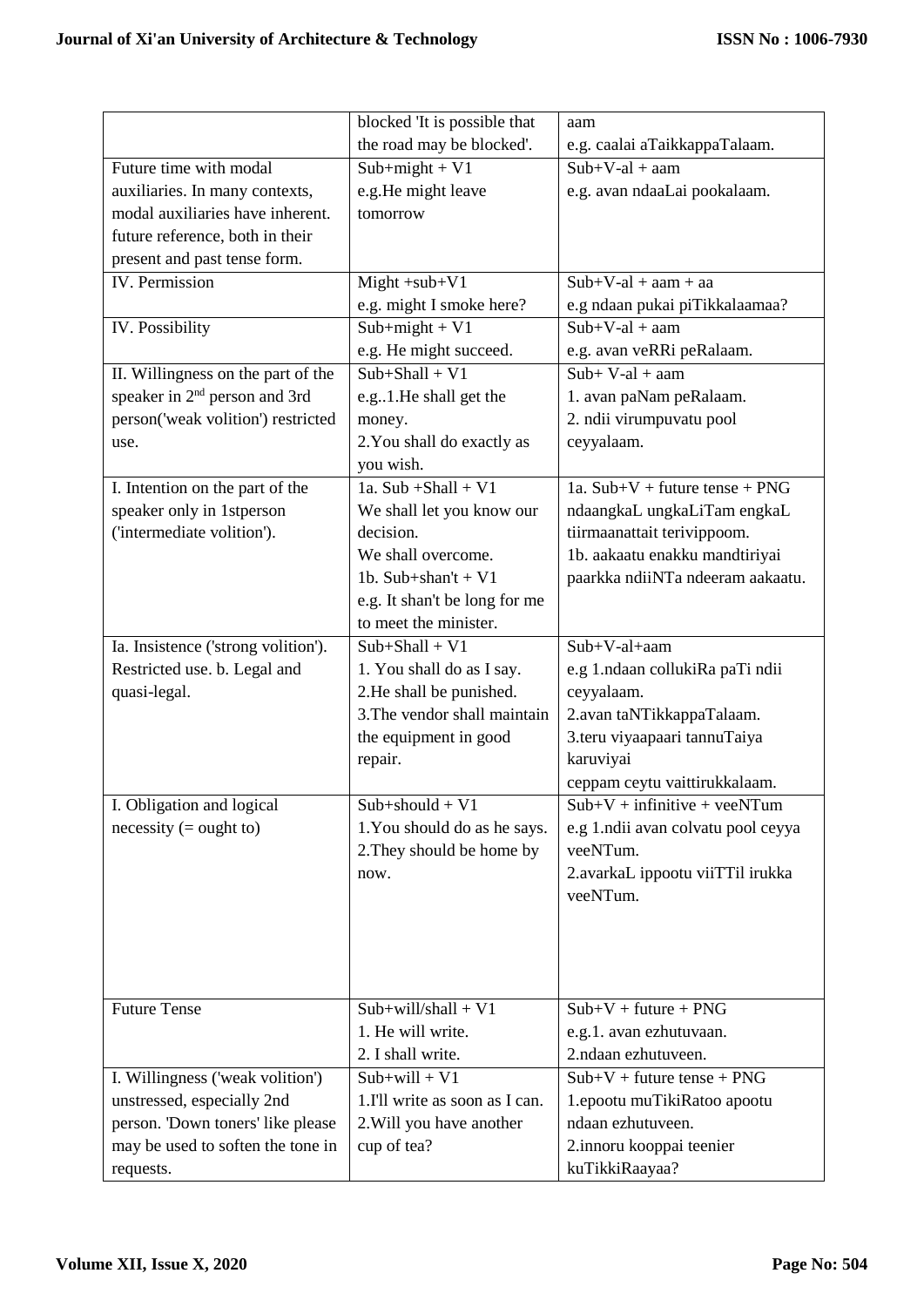| II. Intention (intermediate           | $Sub+will + V1$                 | Sub+V+future tense+PNG               |
|---------------------------------------|---------------------------------|--------------------------------------|
| volition). Usually contracted' II.    | 1. I'll write as soon as I can. | 1.muTiyumpootu uTanee                |
| Mainly 1st person.                    | 2. We won't stay longer than    | ezhutuveen.                          |
|                                       | two hours.                      | 2.ndaangkaL iraNTu maNi              |
|                                       |                                 | ndeerattiRku meel tangka             |
|                                       |                                 | maaTToom.                            |
| II. Insistence ('strong volition' $=$ | $Sub+will + V1$                 | $Sub+V + future$ tense + PNG         |
| insist on). Stressed, hence on 'll    | 1. He 'will' do it, whatever    | ndiingkaL colvatai avan ceyvaan.     |
| contraction. An uncommon              | you say ('He insists on         |                                      |
| meaning.                              | doing it') (cf He 'shall' do    |                                      |
|                                       | it, whatever you say $=$ T      |                                      |
|                                       | insist on his doing it')        |                                      |
| III. Willingness ('weak volition')    | Would.+Sub+V1                   | $Sub+V + future$ tense + PNG + aa?   |
|                                       | Would you excuse me?            | e.g ndii ennai mannippaayaa?         |
| III. Insistence ('strong volition')   | Sub+would have+ V3              | $Sub+V + past$ participle form + iru |
|                                       | eg. It's your own fault, you    | $+$ infinitive $+$ veeNTum.          |
|                                       | would have taken the baby       | atu un tavaRu. ndii kuzhandtaiyai    |
|                                       | with you.                       | unnuTan eTuttuc cenRirukka           |
|                                       |                                 | veeNTum.                             |
| II. Obligation or compulsion in       | 1. Sub+must $+V1$               | 1.Sub+V+infinitive+veeNTum           |
| the present tense $(=$ be obliged     | You must be back by 10          | e.g. ndii pattu maNikku tirumpa      |
| to, have to); except in reported      | o'clock.                        | veeNTum.                             |
| speech. Only had to (not must) is     | 2. Sub+had to $+V1$             | 2.Sub+V+pastParticiple               |
| used in the past. In the negative     | e.g.1. Yesterday you had to     | +iru+infinitive+veeNTum+enRu         |
| sentence needn't, don't have to,      | be back by 10 o'clock.          | e.g1.ndeeRRu pattu maNikku           |
| not be obliged to are used (but       | 2. Yesterday you said you       | ndaan tirumpiyirukka veeNTum         |
| not must not, must n't which $=$      | had to / must be back by 10     | enRu ndii connaay.                   |
| 'not be allowed to').                 | o'clock.                        |                                      |
| Meaning [Prediction of the            | Sub+will, must, should +        | $Sub+V + infinite + veeNTum$         |
| similar meanings of other             | V <sub>1</sub>                  | e.g. viLaiyaaTTu indndeeram          |
| expressions for logical necessity     | e.g. The game                   | muTindtirukka veeNTum.               |
| and habitual present. The             | will/must/should be             |                                      |
| contracted form 'll is common].       | finished by now.                |                                      |
| Specific prediction.                  |                                 |                                      |
| <b>Timeless Prediction</b>            | $Sub+will + V1, V1$             | $Sub+V + future + PNG$ eNNai         |
|                                       | e.g. Oil will float / floats on | taNNiiril mitakkum.                  |
|                                       | water                           |                                      |
| Habitual prediction                   | Sub+will, $[1 + V1]$            | $Sub+V + future + PNG$               |
|                                       | He'll (always) talk for hours   | avanukkuc candtarppam koTuttaal      |
|                                       | if you give him the chance.     | avan (eppozhutum)                    |
|                                       |                                 | maNikkaNakkaakap peecuvaan.          |
| Logical necessity                     | 1. Sub+ must, has to $+V1$      | 1. Sub+irundtirukka + veeNTum        |
|                                       |                                 | e.g. There must / has to be a        |
|                                       |                                 | mistake. (must is not used in        |
|                                       |                                 | sentences with negative or           |
|                                       |                                 | interrogative meanings, can is being |
|                                       |                                 | used instead.                        |